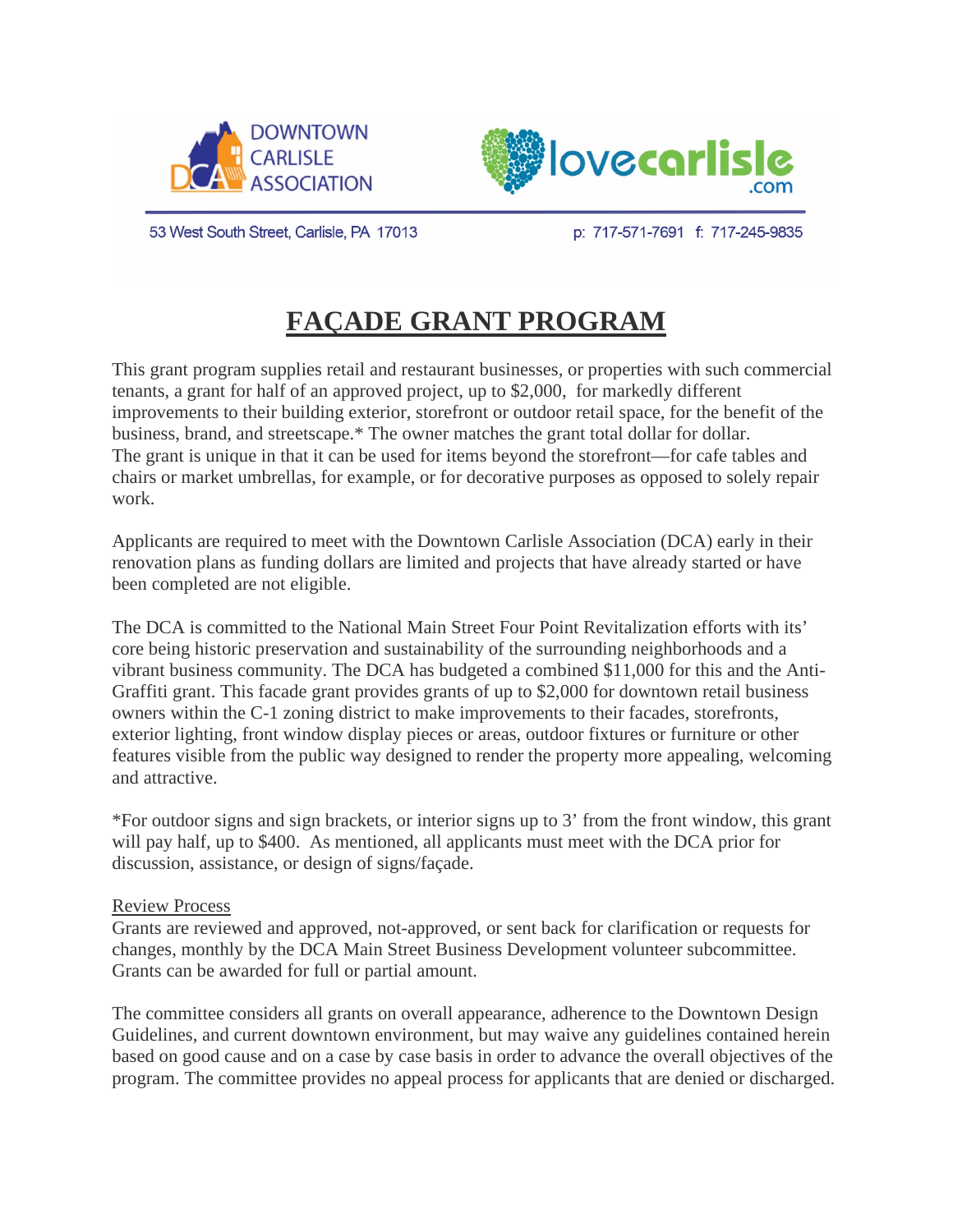## Eligible Properties

Applications must be for properties in the C-1 district, North Street to South Street, and West Street to Bedford Street. Property must have first floor retail.

## Eligible Projects

This is a sample list of eligible projects. All facade improvements subject to borough codes and ordinances.

- facade washing or brick cleaning
- repainting of brick, masonry and wood including window frames and other facade features
- repair restoration, renovation and/or replacement of wood
- repair, restoration, renovation, replacement or installation of appropriate  $1<sup>st</sup>$  floor handrails and porch balusters
- repair, restoration, renovation, replacement or installation of appropriate decorative or ornamental millwork, dentil work or other architectural details
- repair, restoration, renovation, replacement or installation of  $1<sup>st</sup>$  floor exterior or window/display lighting
- repair, restoration, renovation and/or replacement of  $1<sup>st</sup>$  floor windows and doors
- repair, restoration, renovation and/or replacement of hardware or hardware accessories such as for windows, doors or signs
- repair, restoration, renovation and/or replacement of storefronts including signing
- restoration or repair of existing awnings, or installation of new fabric awnings
- repair and installation of hanging window or flower boxes
- removal of historically-inappropriate materials from the facade
- preservation, restoration, repair or replacement of distinctive architectural ornamentation including cast and wrought ironwork and stained glass

Applicants may also apply for to make storefronts and window displays more interesting, appealing, attractive and welcoming. This is a sample list of projects that could be eligible.

- signage and signage hardware including decorative hardware
- wreaths, banners, flags, draping, sashes, linens, umbrellas and awnings
- window treatments, lettering or graphics
- $\bullet$  1<sup>st</sup> floor windows and doors
- planter gardens, planters, hanging baskets and other potted or planted landscaping for garden spaces or courtyards
- display racks, hangers, shelving, tables or props
- outdoor furniture
- interior and exterior lighting and light fixtures
- food service equipment
- professional architectural design or merchandising/visual display services